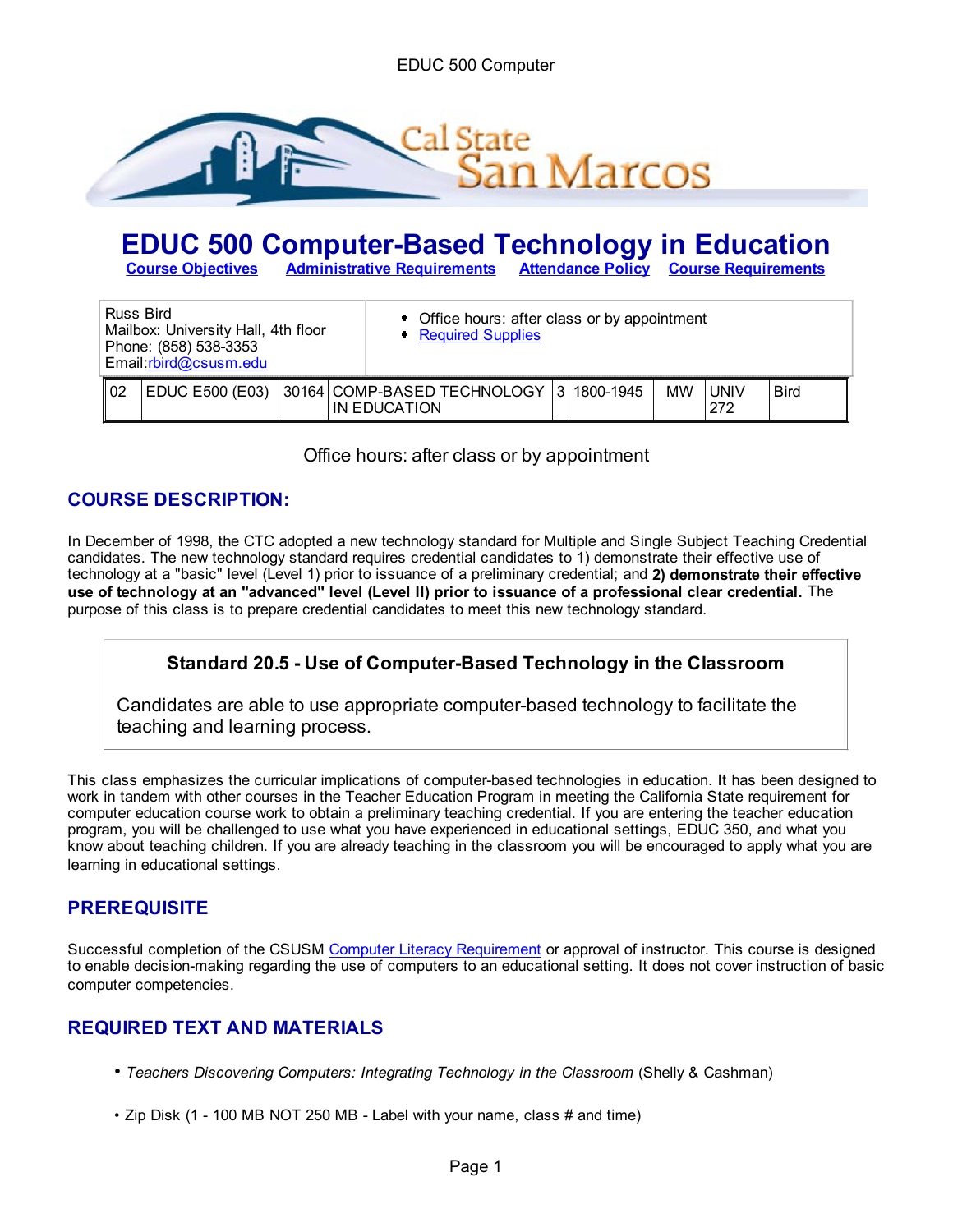• Pay for Print Card: May be purchased in Academic Hall 202

## **Optional Resources**

National Educational Technology Standards for Teachers: NETS Book

#### **COE Mission Statement**

The mission of the College of Education Community is to collaboratively transform public education by preparing thoughtful educators and advancing professional practices. We are committed to the democratic principles of educational equity and social justice for all learners, exemplified through reflective teachers, learning and service. We value diversity, collaboration, professionalism and shared governance.

# **COURSE OBJECTIVES**:

This class will help you to:

- gain proficiency in the use of computers
- make informed and critically reflective decisions regarding the choice, use and creation of educational technology applications

The following required competencies for all California teachers have been established by legislation. Commencing **January 1, 2000**, the minimum requirements for the preliminary multiple or single subject credential include demonstration of the ability to do the following:

(1) Identify issues involved in the access to, use of, and control of computer-based technologies, including, but not limited to:

- (a) the impact of technology upon the learning process;
- (b) the moral, legal, and ethical implications, including copyright infringement;
- (c) the economic and social implications of that access, use, and control, including the need to provide equitable access to technology.

(2) Demonstrate, within appropriate subject areas and grade levels, the application and use of computer-based technology as a tool to enhance the development of problem solving skills, critical thinking skills, or creative processes through course-based projects and demonstration lessons. Demonstrate knowledge of basic operations, terminology, and capabilities of computer-based technology and the use of computer hardware, software, and system components.

(3) Appropriate to the subject area and grade level, demonstrate a basic understanding of and ability to use representative programs from each of the following categories:

> (a) computer applications and electronic tools, such as word processing, data bases, graphics, spreadsheets, telecommunications (including email), portfolio management, pagelayout, networking, reference, and authoring software;

(b) technology-based activities, such as simulations, demonstrations, tutorials, drill and practice, and interactive software;

(c) utility programs for classroom administration, such as those for record keeping, db k l l i ti i t ti l t i l d i i t ti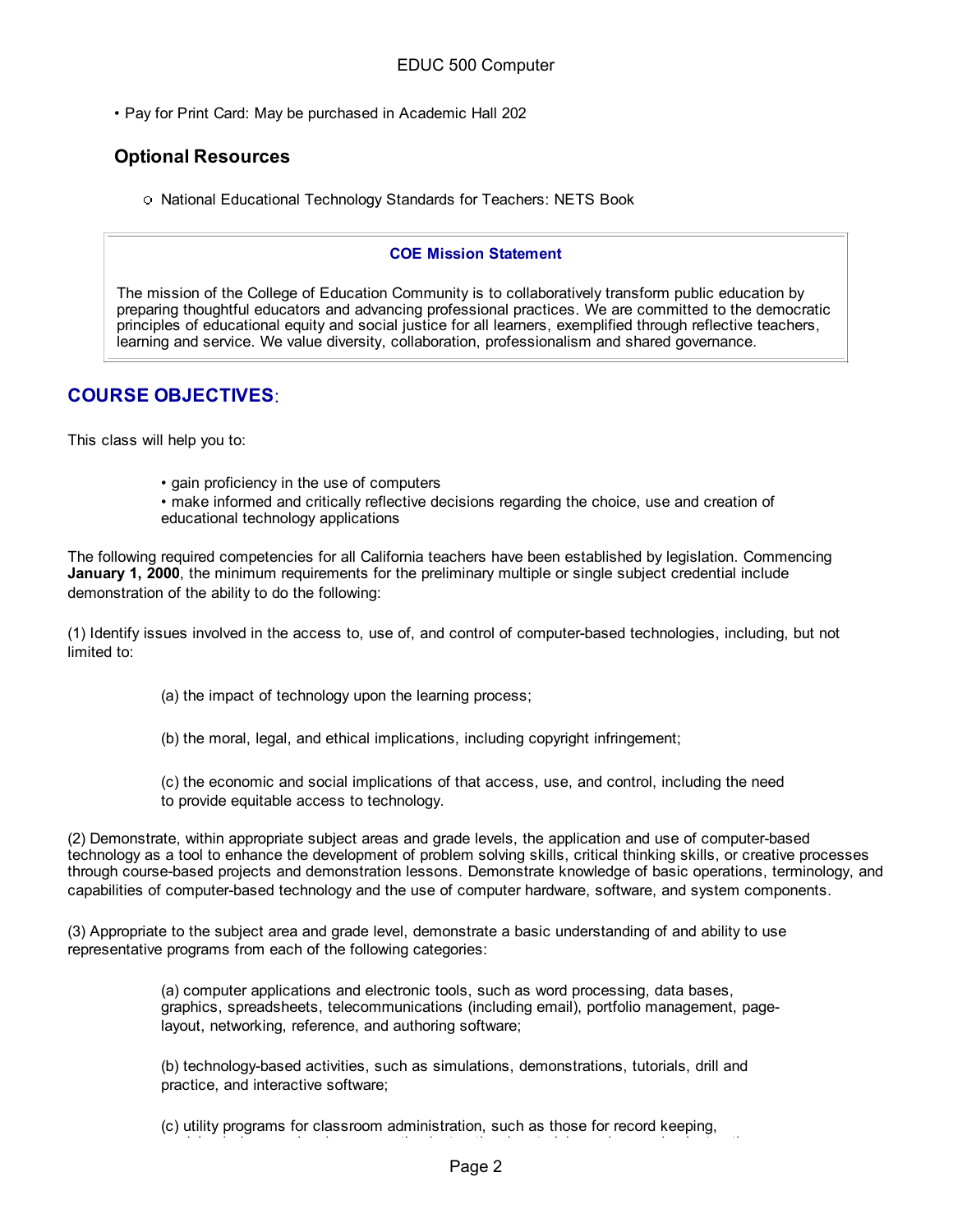#### EDUC 500 Computer

gradebook, lesson planning, generating instructional materials, and managing instruction.

(4) Demonstrate the application and use of computer-based technologies as tools to enable the development of problemsolving skills, critical thinking skills, and creative processes. Examples of such skills and processes are: gathering and analyzing data, generating and testing hypotheses, classifying, comparing and contrasting, inferring, evaluating and composing and designing.

## **ADMINISTRATIVE REQUIREMENTS OF STUDENTS**

This class will utilize distributed learning instructional strategies. Students must keep up with class assignments from week to week and will complete the lab assignments in both on-campus or off-campus locations. Plan to spend up to seven hours out of class each week to complete required readings, communicate with email, complete or expand lab assignments and to gain familiarity with educational technology applications.

Students are required to keep a copy of all work and are expected to submit examples of best practice for their portfolio evaluation. All proof of work accomplished is the responsibility of the student. Students will construct a notebook, portfolio, including disk(s) of the work done over the semester to serve as a professional portfolio and sampling of technology accomplishments. In some cases assignments may be completed within the allotted class time.

Please be sure to read and understand the CSUSM policy on plagiarism and cheating as it will be strictly enforced. Academic dishonesty including plagiarism or copyright infringement will be reported to the University and will result in a course grade

of F.

**Students with Disabilities Requiring Reasonable Accommodations.** Students are approved for services through the Disabled Student Services Office (DSS). This office is located in Craven Hall 5205, and can be contacted by phone at (760) 750-4905, or TTY (760) 750-4909. Students authorized by DSS to receive reasonable accommodations should meet with their instructor during office hours or, in order to ensure confidentiality, in a more private setting.

# **Attendance Policy**

Due to the dynamic and interactive nature of this course, all students are expected to attend specifically designated classes and communicate regularly with email study groups and instructor to participate in distributed learning activities. Attendance for Ed500 is measured by the degree of active participation both online and in class, the quality of lab work assignments, and the degree of investment as evidenced by positive interaction with professor and peers. Should the student have extenuating circumstances, s/he should contact the instructor as soon as possible.

## **REQUIREMENTS AND EVALUATION:**

California State University San Marcos has adopted an all-university writing requirement. In each course, students are required to write at least 2500 words in essays, exercises, papers and examinations.

#### **Labs and Assignments**

Labs will reflect work done at the computers. Assignments will be made to reinforce concepts covered in class and to provide adequate practice. Dependability and promptness are expected. Late assignments will receive reduced points. If you find you cannot be in class, please make sure another class member delivers your assignment. All assignments should be prepared in a digitized format and **printed out free of spelling and grammar mistakes**. Back up your work regularly. Total points for an assignment will be given when: all components of the assignment have been completed to the fullest extent and submitted on time, no grammar or spelling errors are evident, and student has shown understanding of the course concepts addressed in the assignment. Points are deducted for late, incomplete or when the quality of the work does not reflect a graduate level.

**Midt E i ti**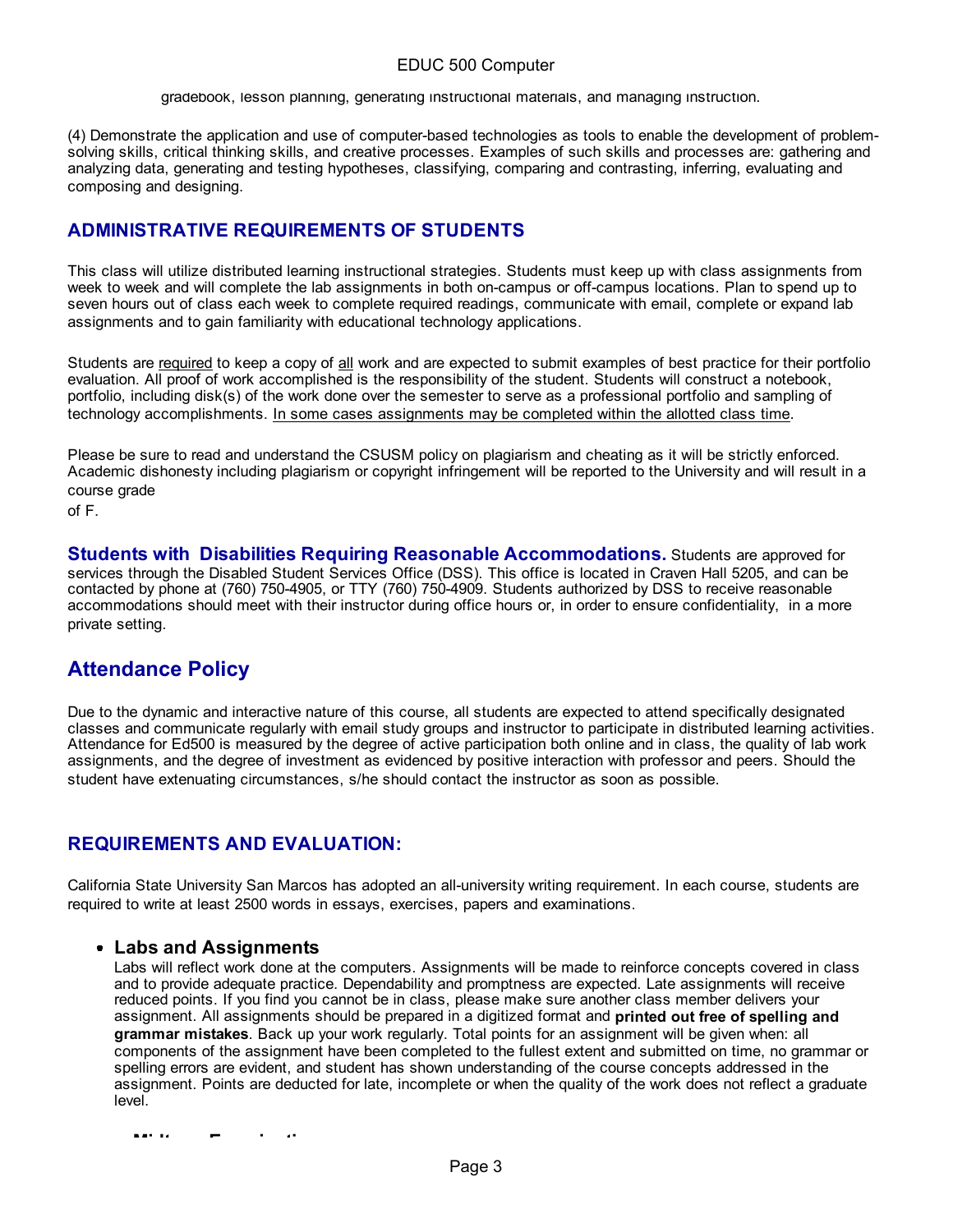#### **MIDTERM EXAMINATION**

The midterm examination will cover chapters of the textbook and information presented in class. The end of the chapter Check Points provide an excellent review of key concepts.

#### **Position Paper**

You will take a position on an education issue related to technology and write a 500 word essay based on at least three references.

- I Identity and define the issue
- Clearly state your position
- Give reasons and examples to support your position
- In your conclusion summarize keys points and explain what you think should be done
- **Carefully edit for spelling, grammar and usage errors**

#### See Position Paper Rubric

#### **Reading Journal**

You will respond to the assigned readings in a reading journal saved as a Word document. As you read the textbook, you will also explore the rich supplementary resources on the textbook Web site. See the Readings for Education 500 schedule for specific details. Although you are expected to follow the reading schedule, the journal will submitted twice during the semester.

#### **Final Project**

Critical Analysis: This class requires that you engage in self-reflection to assess the degree to which you have comprehended and are able to apply the concepts covered in this class. You are required to create a portfolio of appropriate samples from your class assignments that you believe best reflect your progress and growth. These may include, but not be limited to the following: sample of a word-processed document, database or spreadsheet projects, PowerPoint or Inspiration.

Reflection: From your portfolio samples, select two that are most meaningful to you. Using a word processor, compose a critical reflection describing (a) why you selected these two to write about, (b) what did you enjoy about completing them? (c) what challenges did they present? (d) how did you overcame any obstacles? (e) what did you learn from those assignments? And, most importantly…(f) how would you change your work now that you have had time to reflect? (These reflections equal three pages double spaced, 12 point Times Font - submitted with portfolio).

Synthesis: From the items in your portfolio, select one application that you would like to investigate further. Develop a student project beyond what the original assignment required. Expand and demonstrate your skills in the application to a higher degree (instructor approval required). The goal of this assignment is to demonstrate your ability to identify, act on, and achieve goals for self-learning with educational applications of technology. (Final Project). This project will be presented to the class.

Application: Using the Lesson Plan Template specified, create a lesson utilizing technology to teach a particular content or skill (developed in the final project). Describe the target population (including age), curriculum standards, instructional objectives, instructional plan for implementation, and methods of evaluation. If you have not previously taught in the classroom, take your plan to a classroom teacher and get feedback before you present. This lesson plan will coincide with the Synthesis (Final Project).

#### **Class Investment**

Your investment in this class is demonstrated through regular class attendance and participation, through active, constructive and creative contributions - both online and in class, and through participation in cooperative collaborative learning. The past experience, both aching and computer expertise, of class members will benefit everyone and provide a valuable resource for the class

#### **25% - labs & assignments**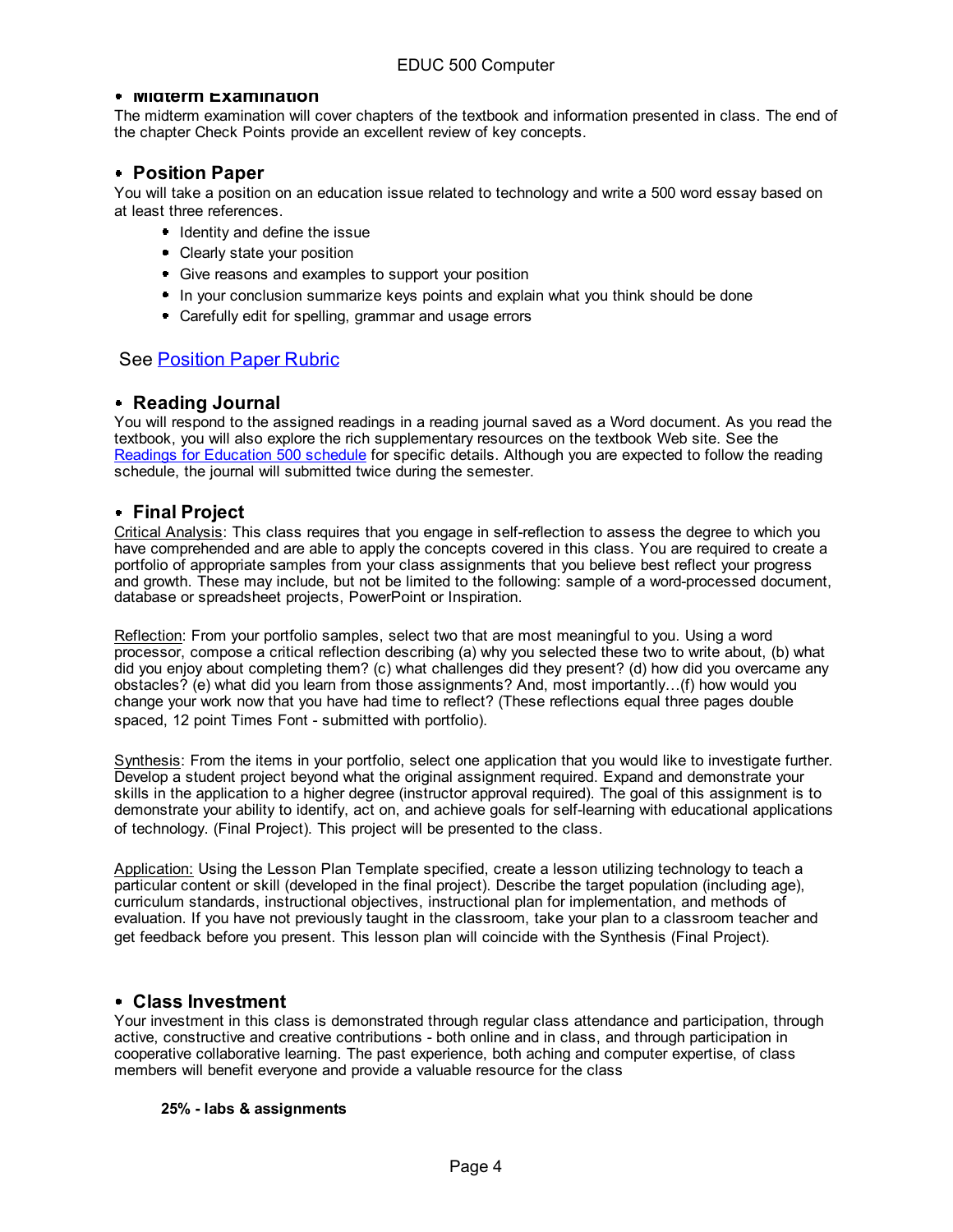- **10% midterm examination**
- **15% position paper**
- **20% reading journal**
- **20% portfolio and final project**

**10% - participants disposition (attendance, participation and attitude)**

## **GRADING PROCEDURES AND ASSIGNMENTS**

Grading is calculated on the standard of

| $94 - 100 = A$  | $80 - 83 = B$   | $70 - 73 = C$  |
|-----------------|-----------------|----------------|
| $90 - 93 = A$   | $77 - 79 = C +$ | $60 - 69 = D$  |
| $87 - 89 = B +$ | 74 - 76 = C     | below $60 = F$ |
| $84 - 86 = B$   |                 |                |

You must maintain a B average in your teacher education courses.

#### **Statement of CLAD Emphasis**

In 1992, the College of Education voted to infuse Crosscultural, Language and Academic Development (CLAD) competencies across the curriculum. The CLAD competencies are attached to this syllabus and the competencies covered are highlighted.

#### **Definitions**

The following definitions are applied from SEC. 2. Section 44259.3 in the Education Code:

(1) "Educational technology" means the use of computer-based technology in instruction.

(2) "Computer-based technology" means technologies based on the computer, such as telecommunications, interactive video, and compact disks.

(3) "System components" means hardware and includes, but is not limited to, printers, monitors, modems, disk drives, scanners, video capture devices, video projection devices, compact disk-read only memory (CD-ROM), and other peripherals that work together in a system.

(4) "Telecommunications" means the use of computers, modems, and telephone lines to move voice, video information, and data over distances.

(5) "Networking" means terminals or computers, or both, linked for the purpose of moving information and data over distances.

(6) "Course based project" means an end of course or challenge requirement for the purpose of